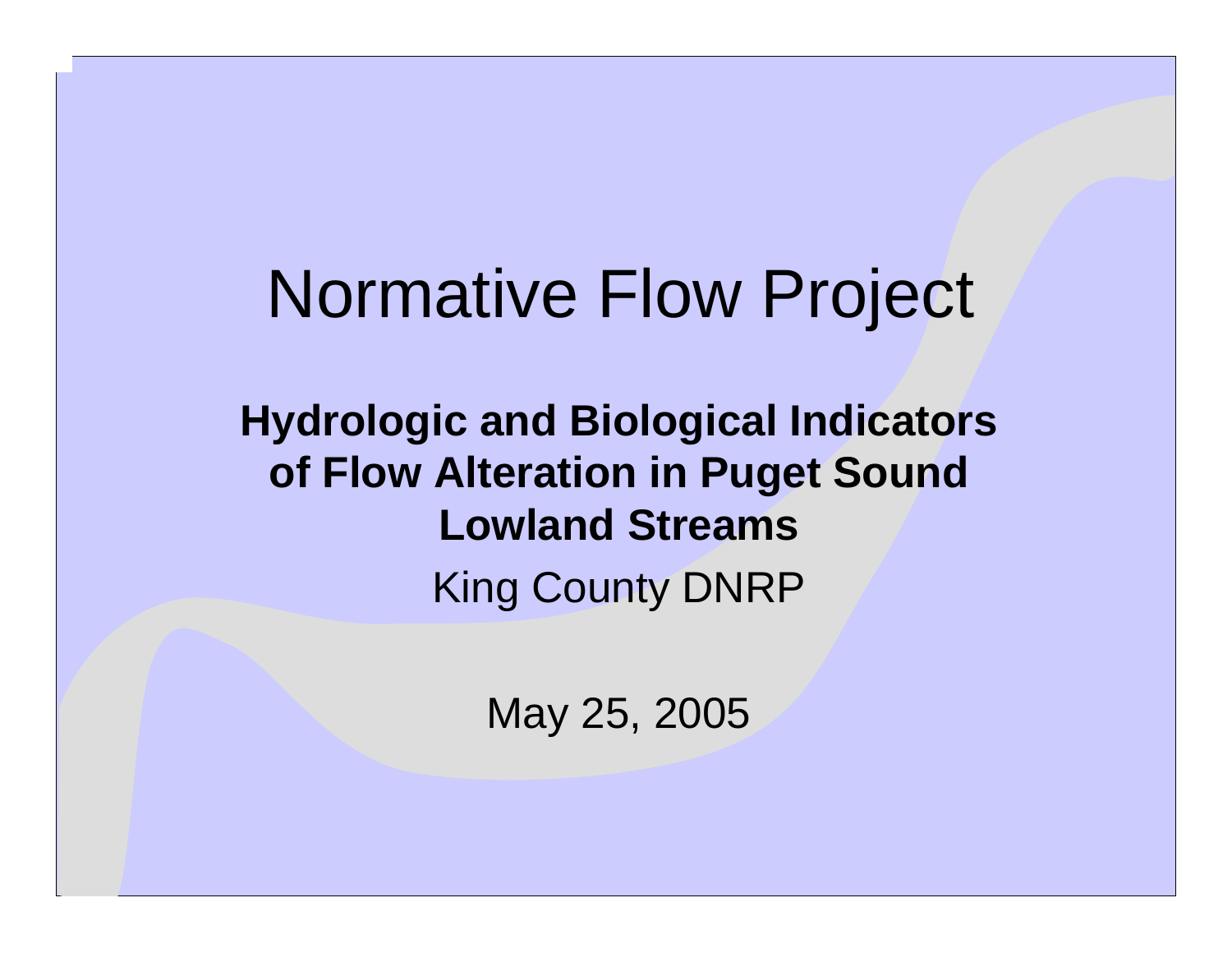# Project Team

- Hans Berge
- Jeff Burkey, Lead Hydrologist
- Jan Cassin, Lead Biologist
- Curtis DeGasperi
- Bob Fuerstenberg, Technical Lead
- Brian Murray
- David St. John, Project Manager
- Lucinda Tear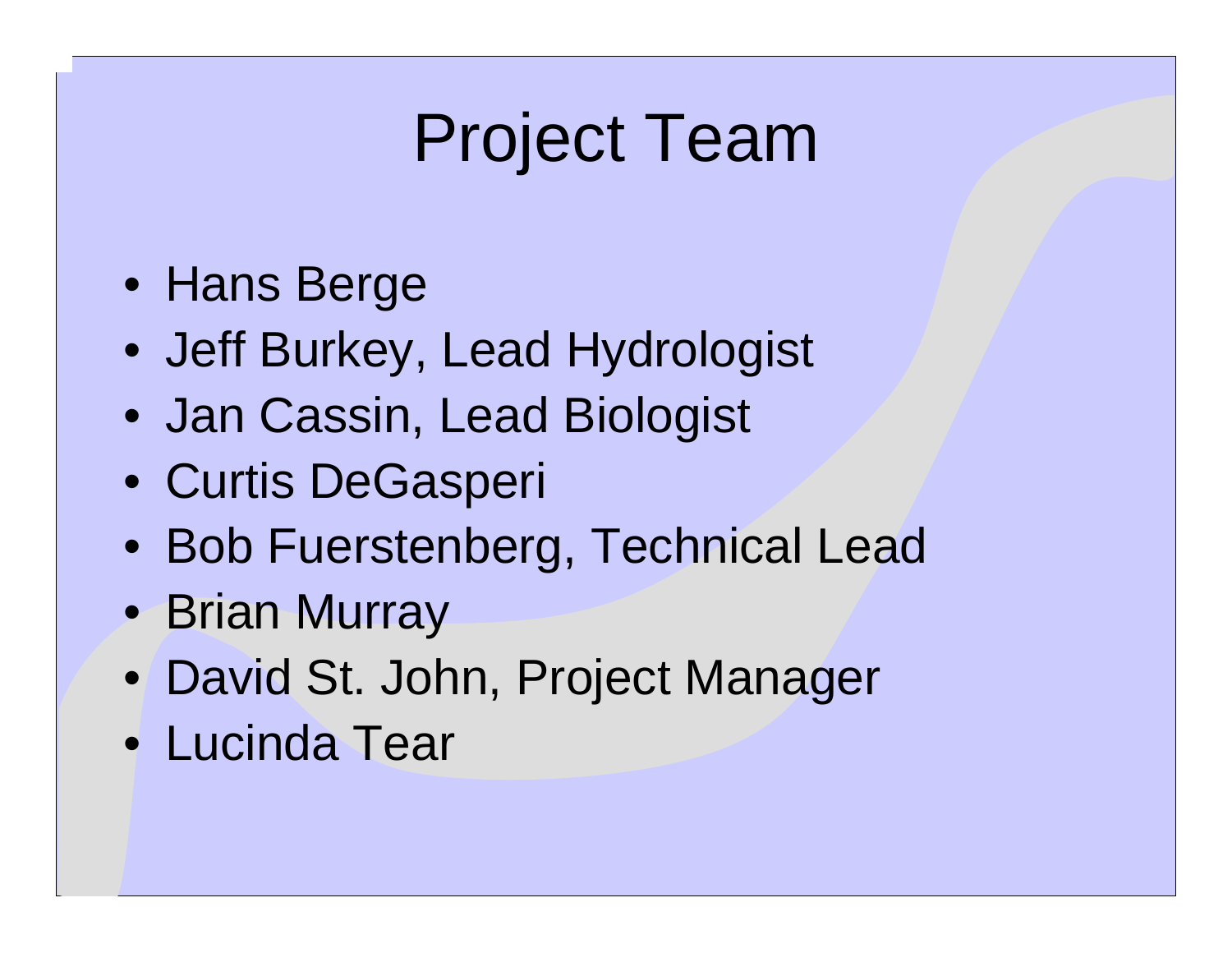# Outline of Presentation

- **Harry Committee Goals/Rationale for Indicator Approach**
- **Harry Committee Development/Initial Testing of Indicators**
- **Results**
- –**Conclusions and Next Steps**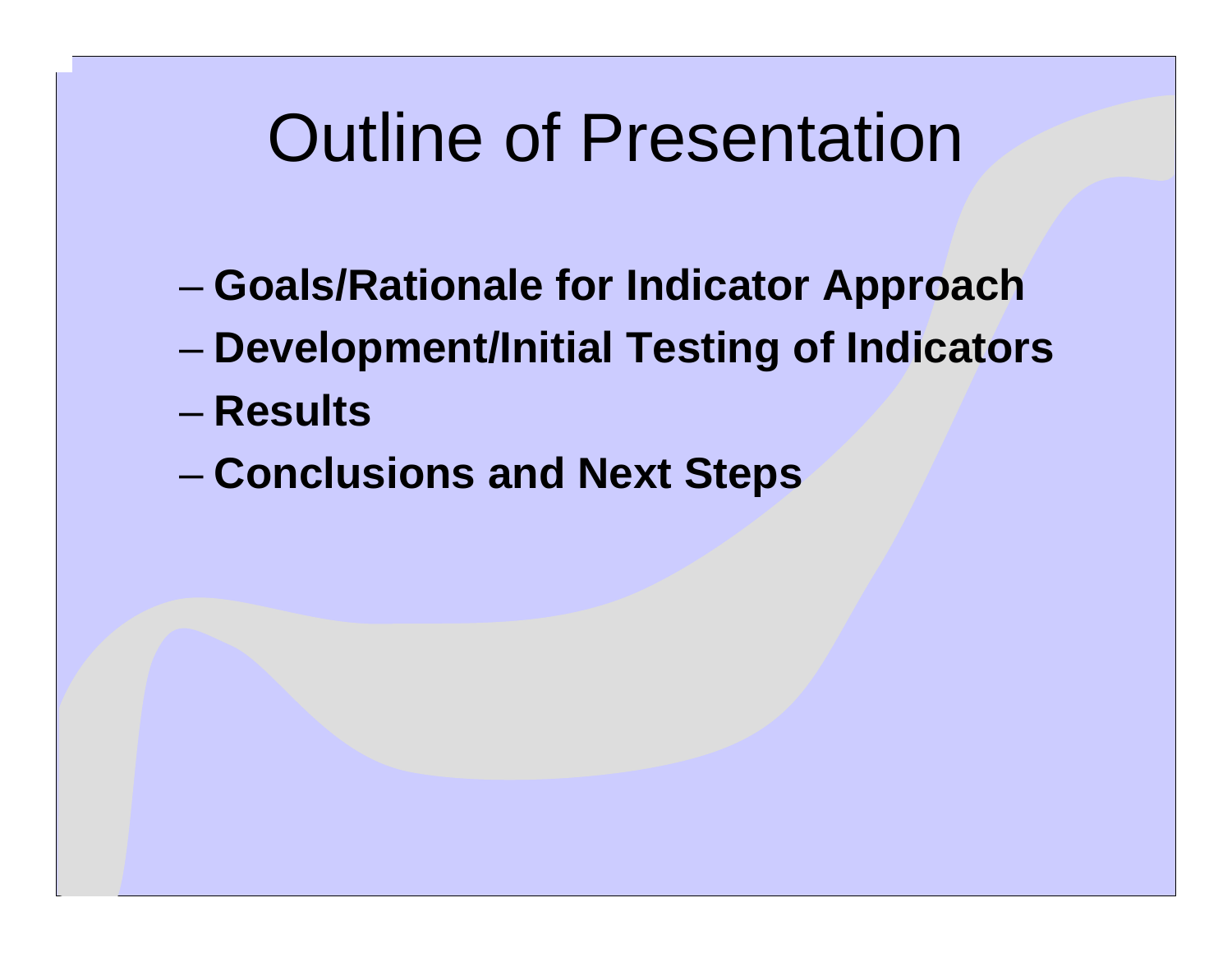### Goal of Streams Analysis **Human Actions**:**QLand cover change** Water withdrawals**□Stormwater runoff** Pollutant generation Channel modificationsRiparian vegetation removal Habitat**Structure Flo w Regime** Energy Source Biotic interactionsToxicity, Water **Quality Stre a m Biota (e.g., salmon, aquatic insects)**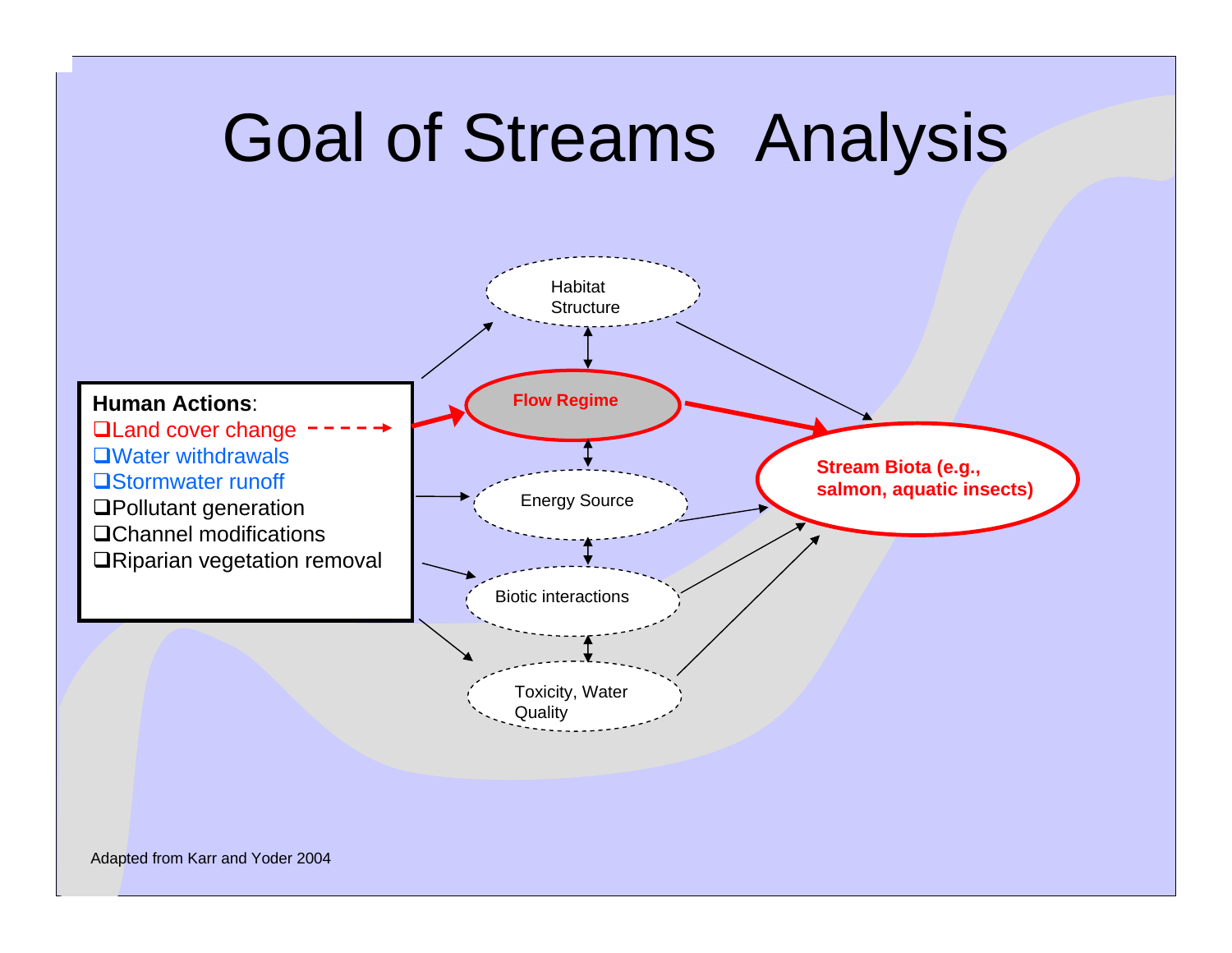## Approach and Steps….

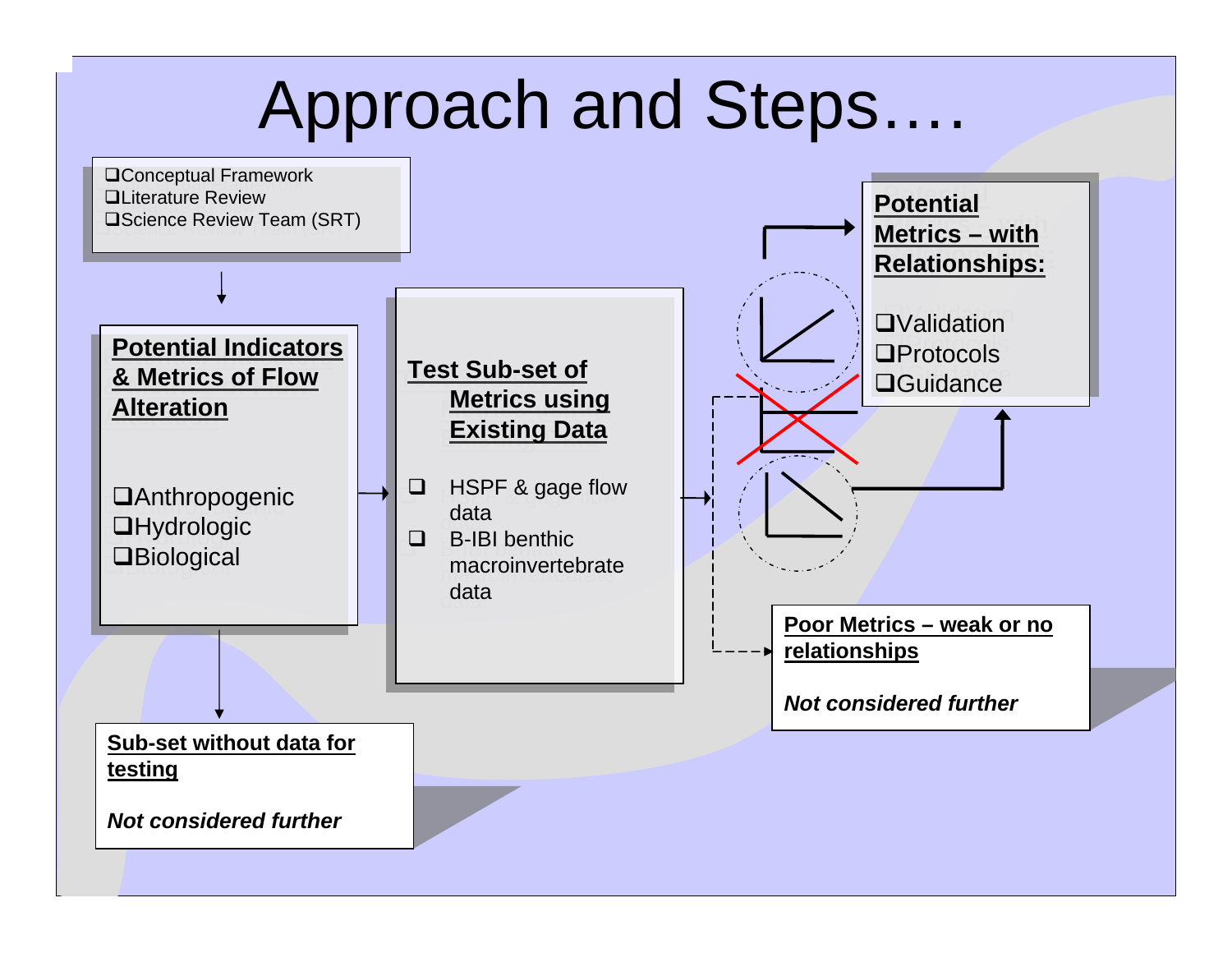# Predictions about flow-biology relationships

- 1.. biotic integrity  $\rightarrow$  negatively correlated with flow alteration;
- 2.taxa with traits suggesting tolerance of, or rapid recovery from flow disturbance  $\rightarrow$ positively correlated with flow alteration;
- 3. traits suggesting sensitivity to, or slow recovery from flow disturbance  $\rightarrow$  negatively correlated with flow alteration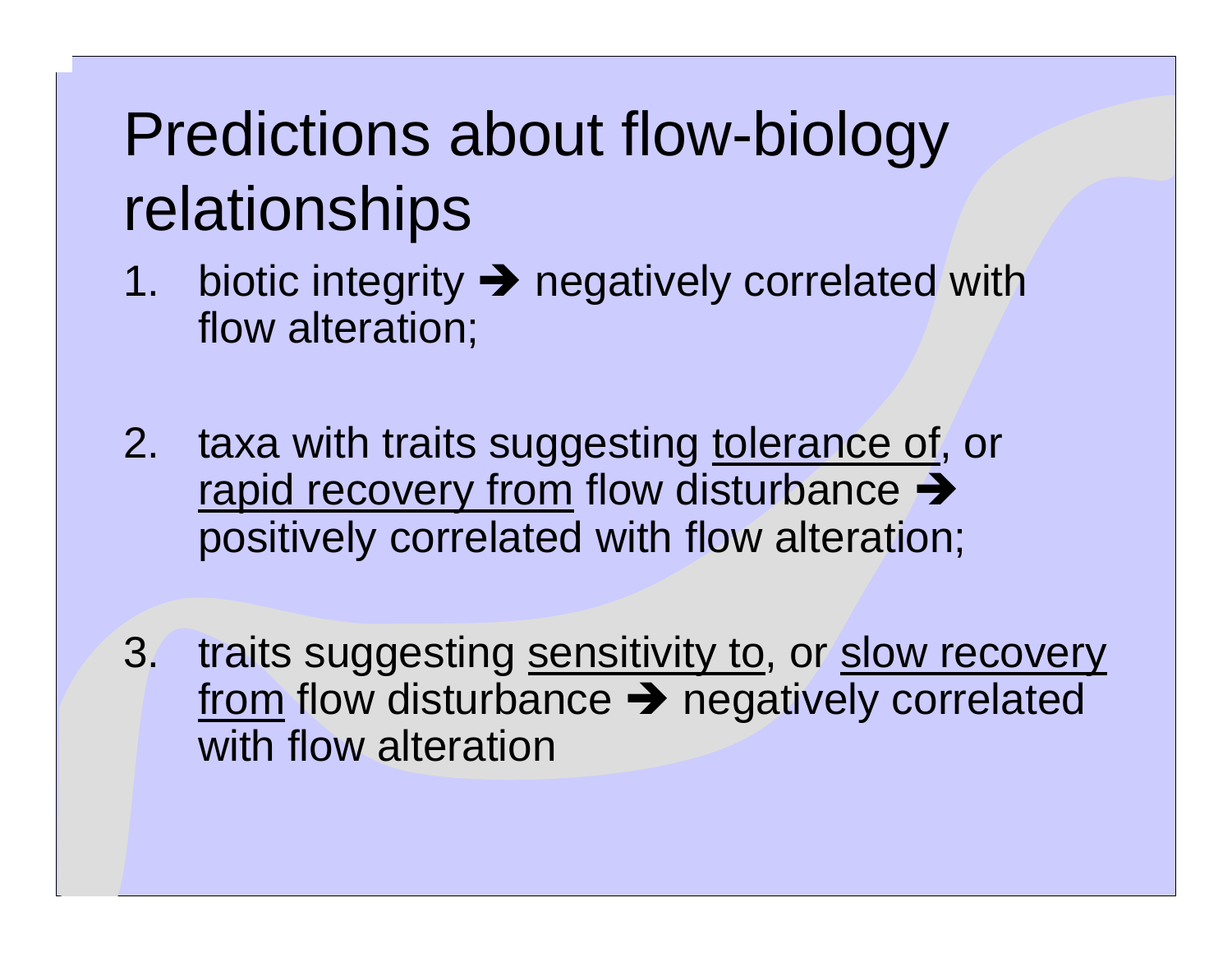# **Methods**

- Define metrics (flow and biology)
- Criteria for selecting metrics to test
- Identification, compilation, QC of data sets
- Exploratory analyses detecting patterns….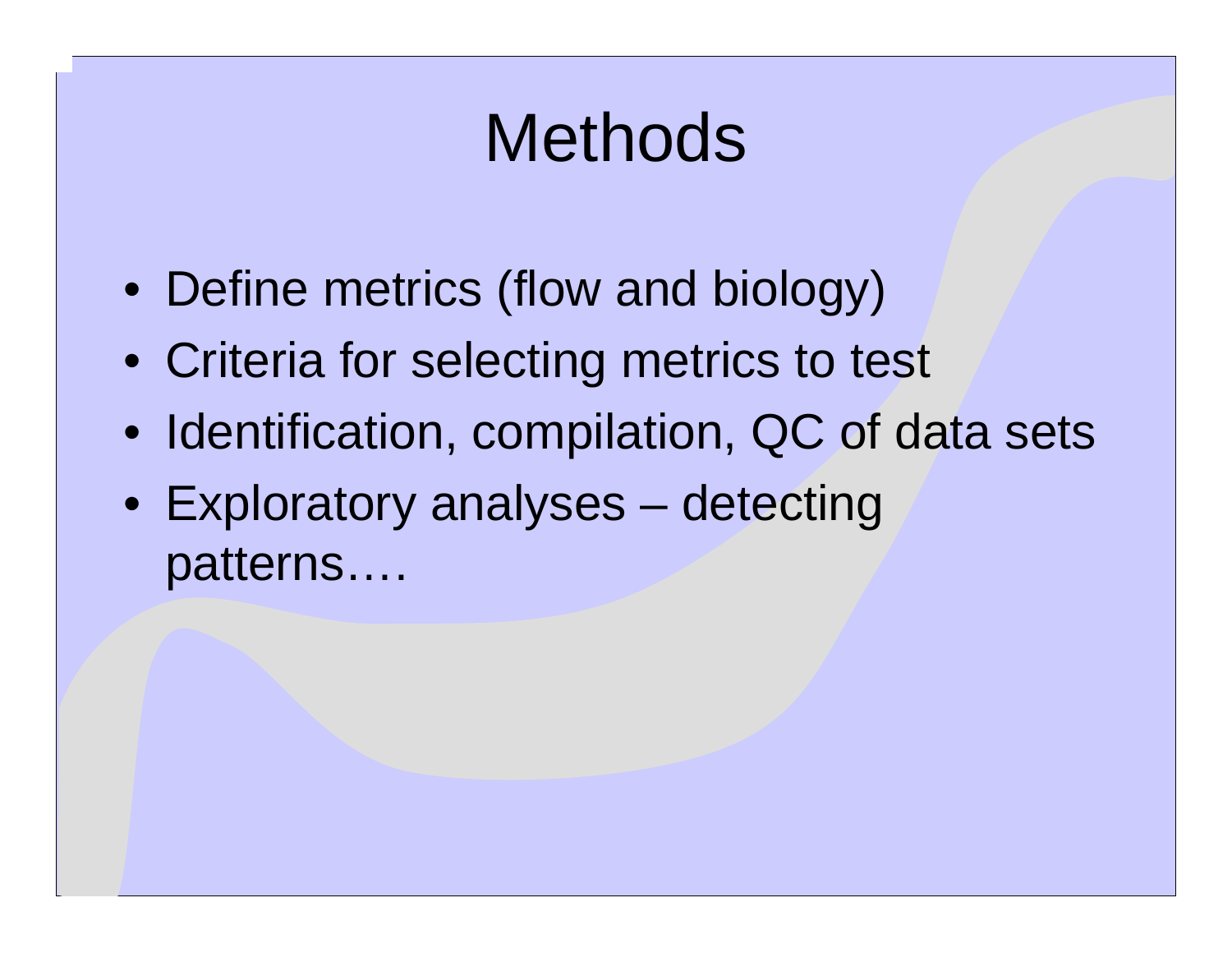### **Hydrologic metrics – capture biologically relevant changes in flow regime**



•**Magnitude**

- •**Frequency**
- •**Duration**
- •**Timing**
- •**Rates of Change**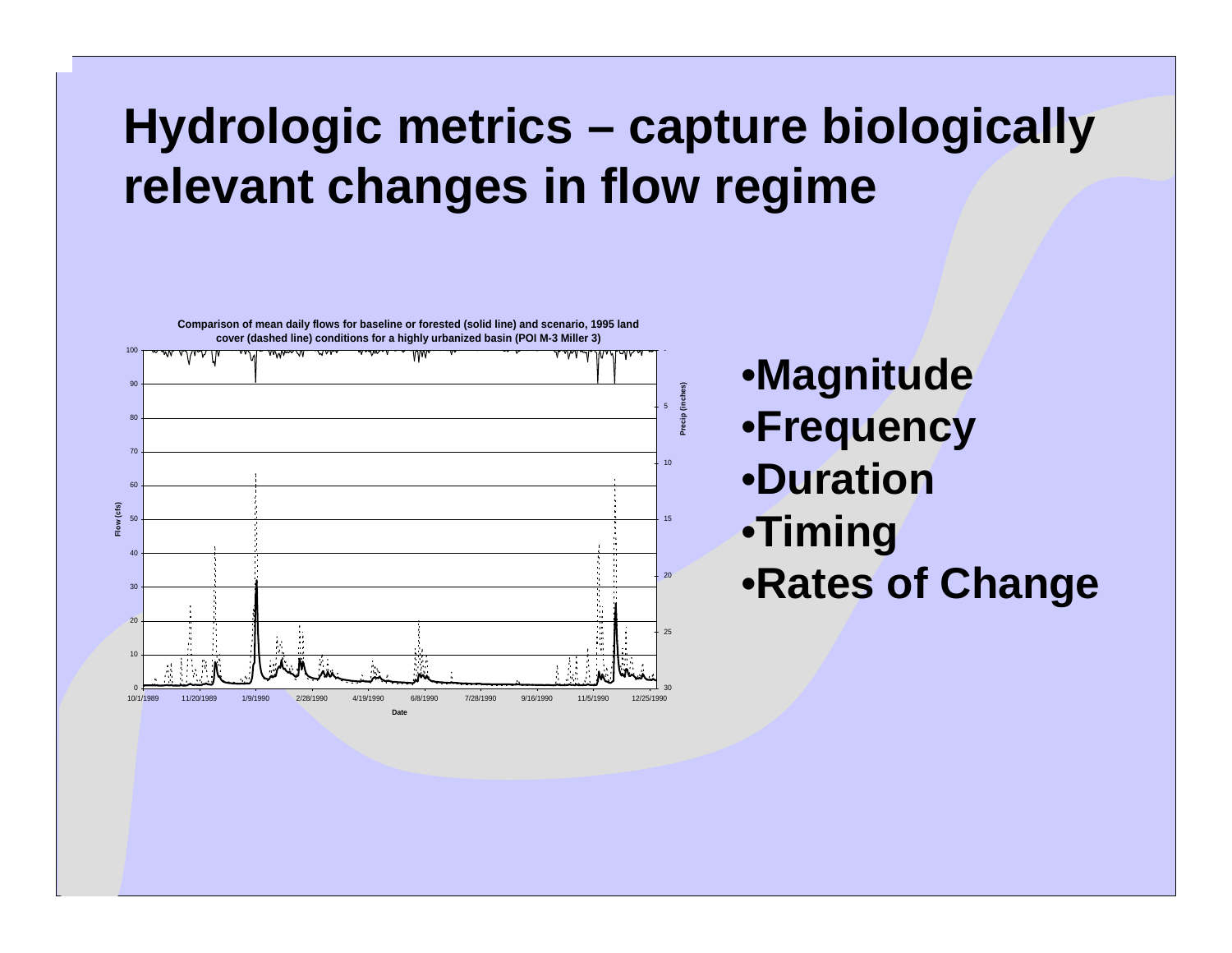### **Hydrological Metrics Tested**

- **High Flows (>200% MAF)**
	- –**Number high pulses (F)**
	- – **Days between high pulses (D)**
	- **D ays within high pulse period (D)**
	- **Date onset of fall flows (T)**
- **Low Flows (50% MAF)**
	- **Number pulse events during low flows (F)**
	- **Days between pulses during low flows (D)**
	- **D ays within the low pulse period (D)**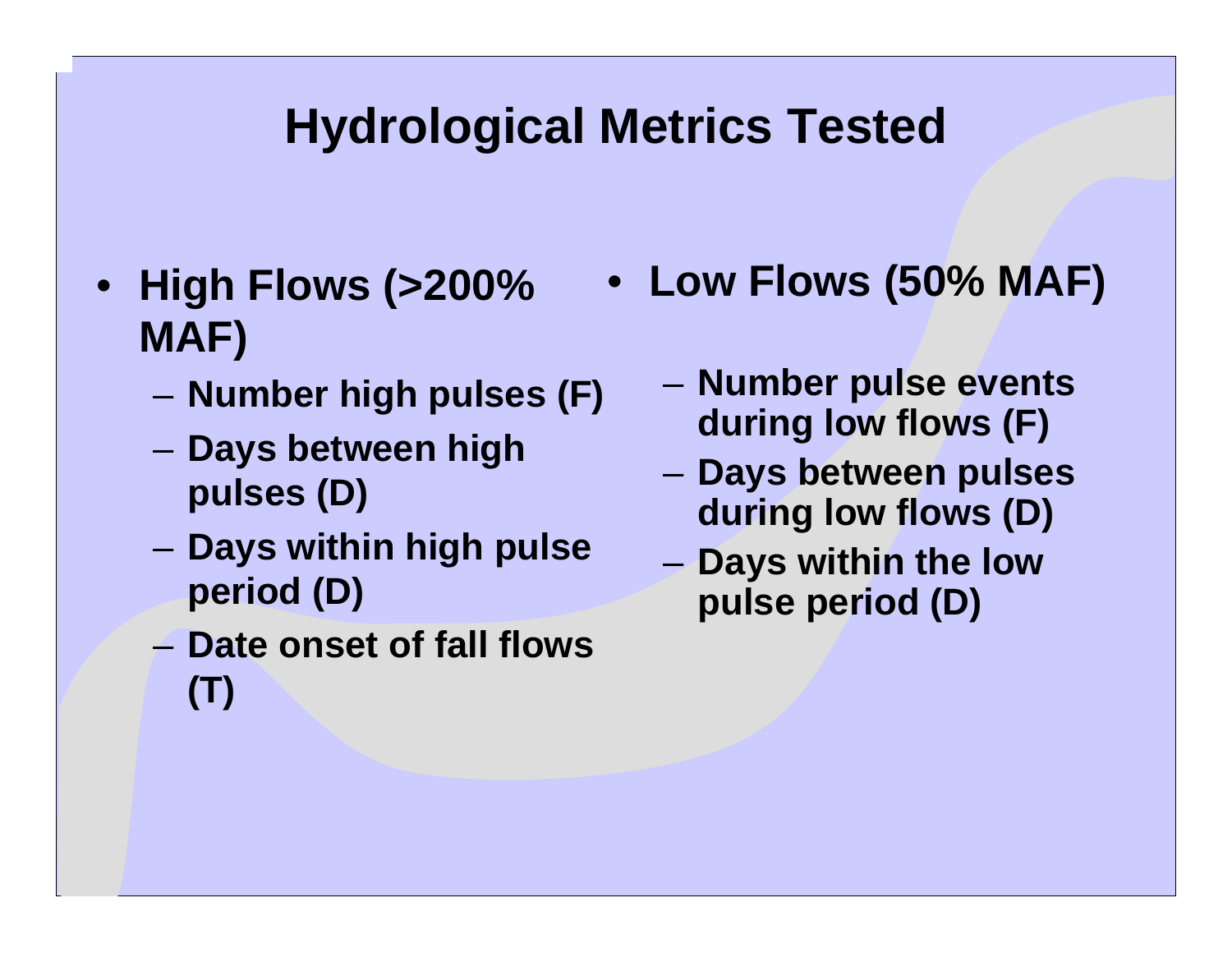### **Hydrological Metrics cont.**

### • **Other**

- **T-Q Mean (flashiness)**
- **Stream Power**
- **Harry Committee Q2:Q10**
- – **% time above 2-yr flow rate (baseline – forested) (D)**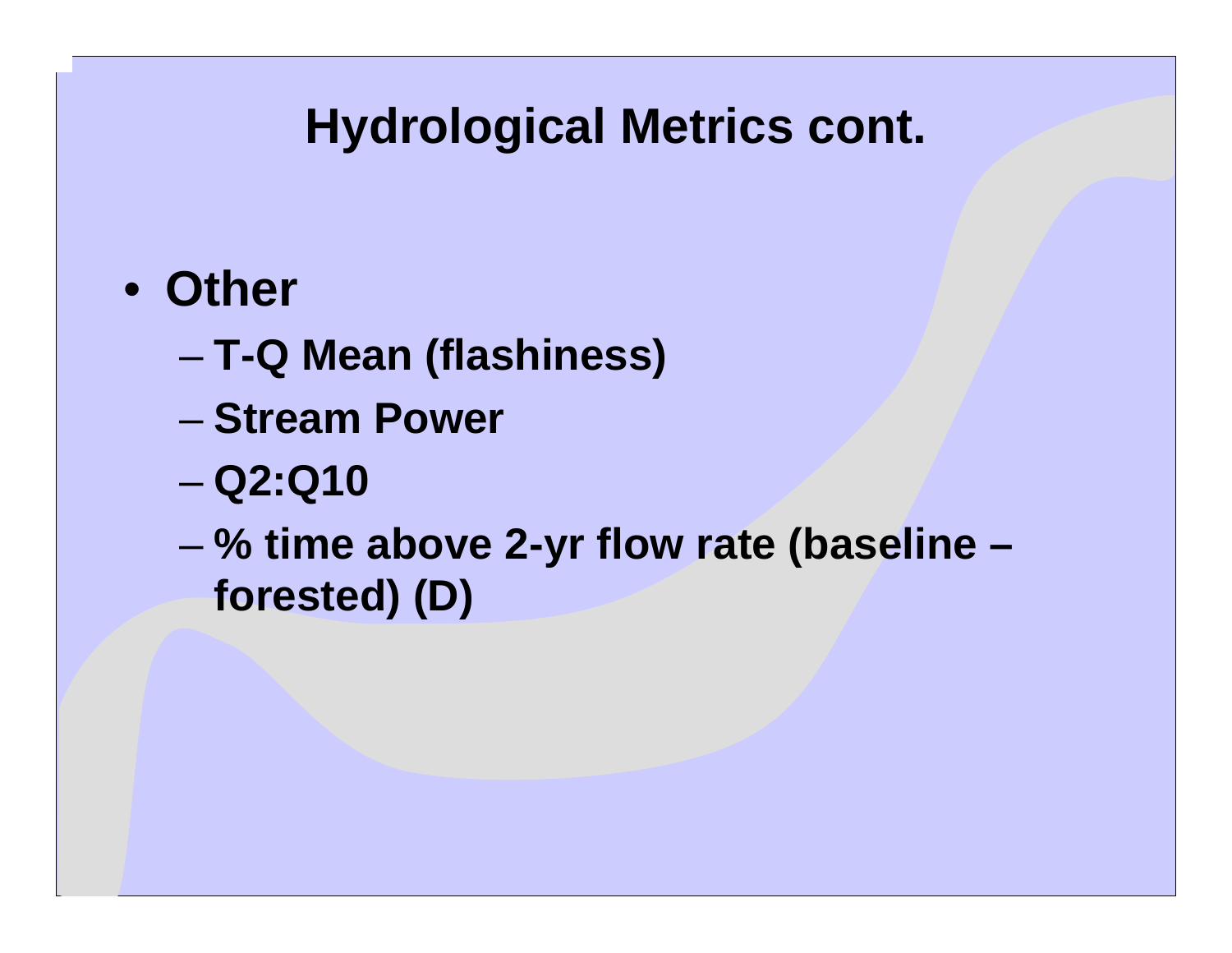### **Benthic MacroinvertebrateMetrics**

- •% Chironomids
- **% Baetidae**
- Plecoptera Taxa
- Trichoptera Taxa
- Ephemeroptera Taxa
- Clinger Taxa
- •Total Taxa
- •% Predators
- Tolerant Taxa
- % Intolerant
- % Dominant Three
- **BIBI Score**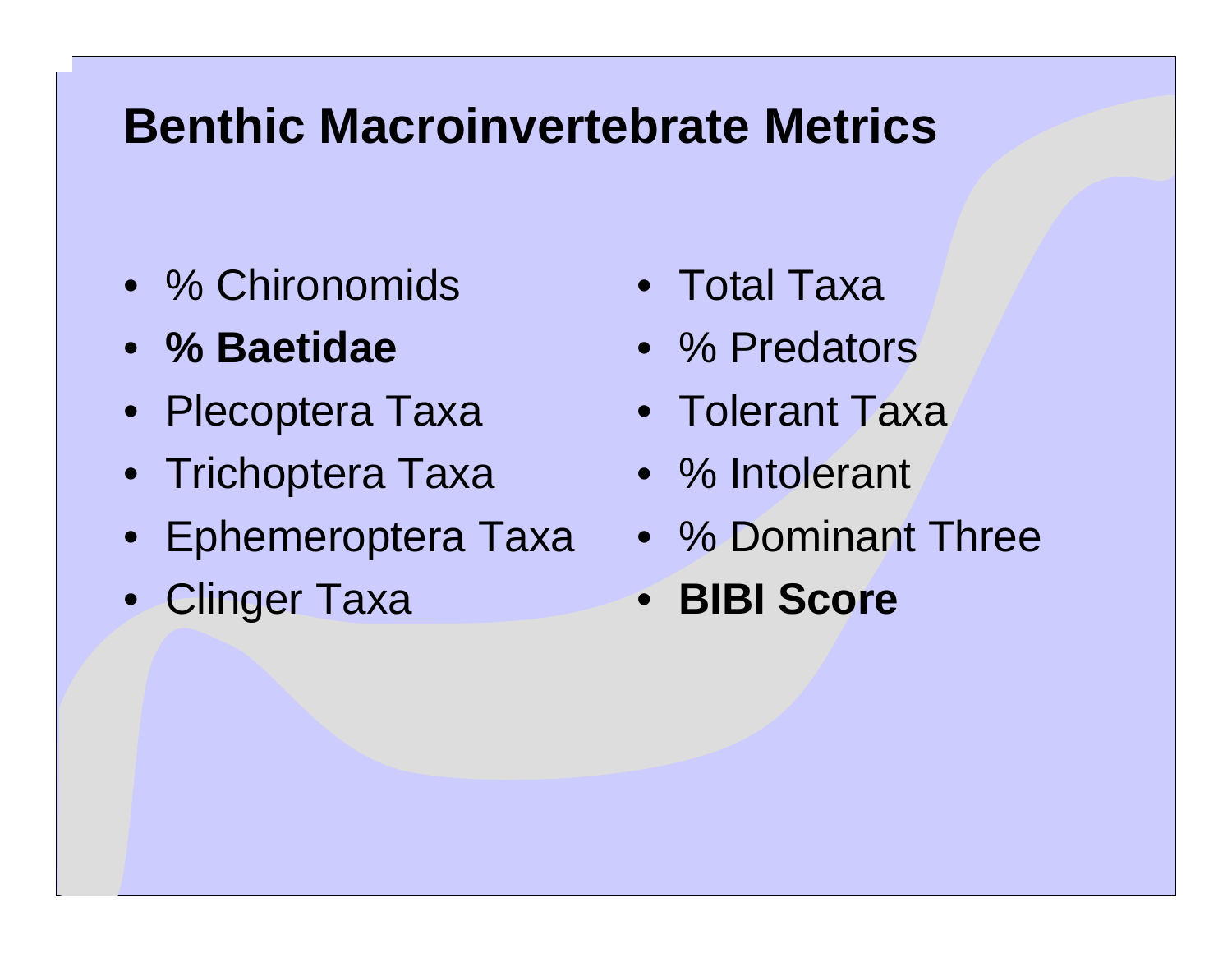### **Data Sets –**

- HSPF and observed stream flow data
	- Gages 1989-2002 period of record
	- Models 1950 2002 period of record
- Sub-basin land cover & local (B-IBI site) land cover
	- Sub-basin 1995 land cover values
	- Local 1995, 1998, 2000, 2001
- Benthic macroinvertebrate data
	- Individual sites and years (1994-2002; 110 HSPF sites/yr; 43 gage sites/yr)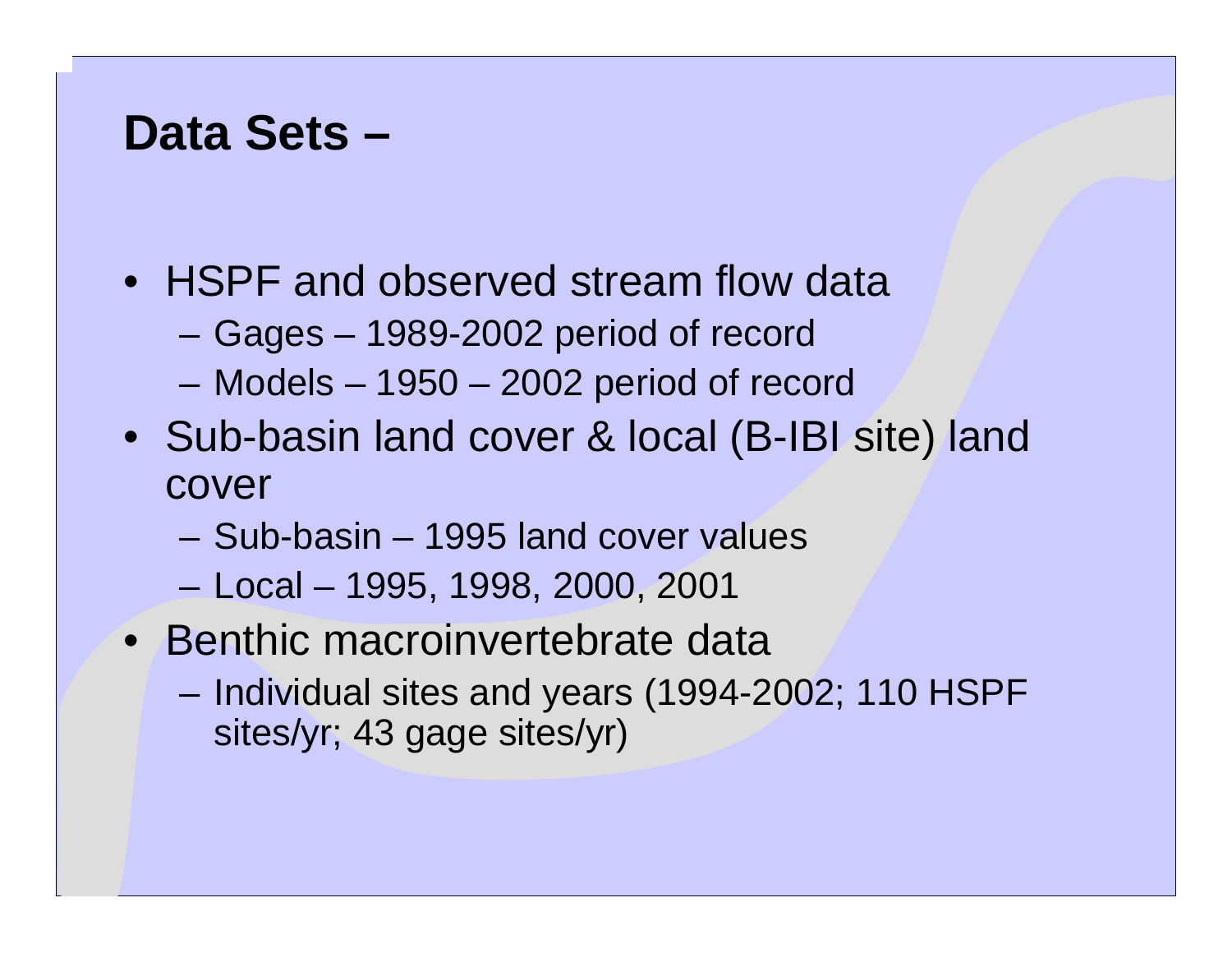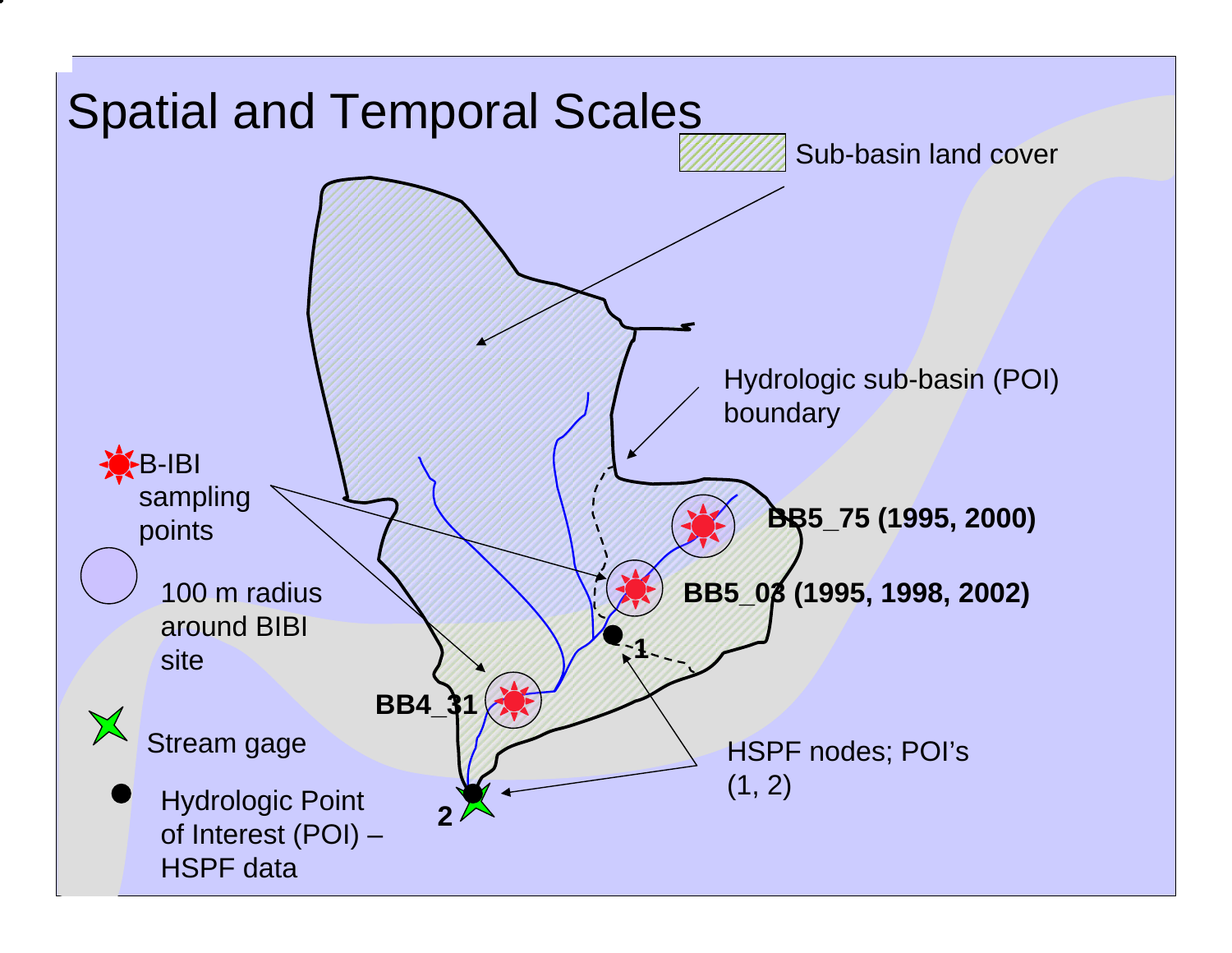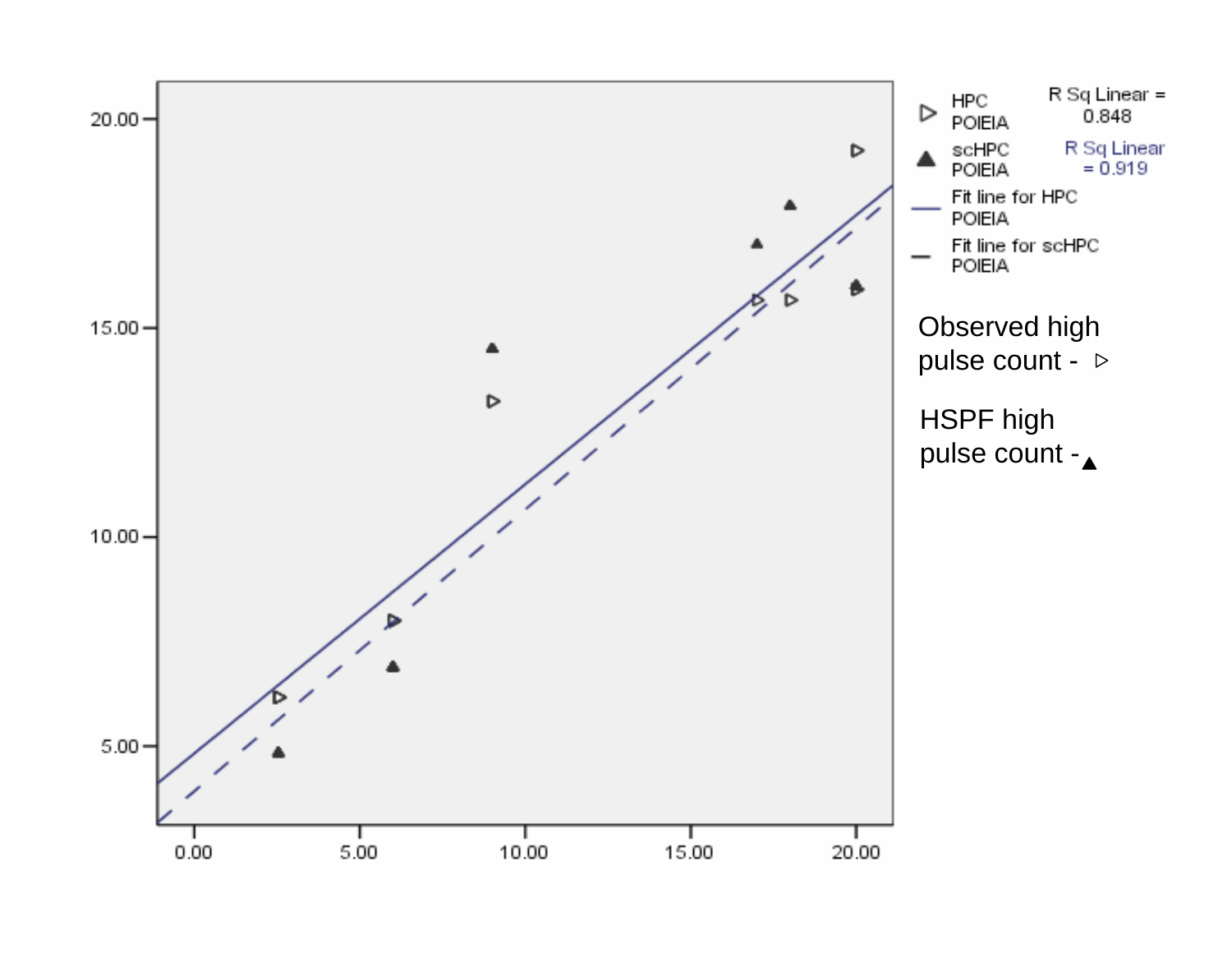### B-IBI Score vs. hydrologic metrics – using **HSPF** flow data…..

7-day minimum flow  $(r = -017)$  Stream power  $(r = -0.560)$ 



### Days between high pulses  $(r = .483)$  Q2:Q10  $(r = -.609)$





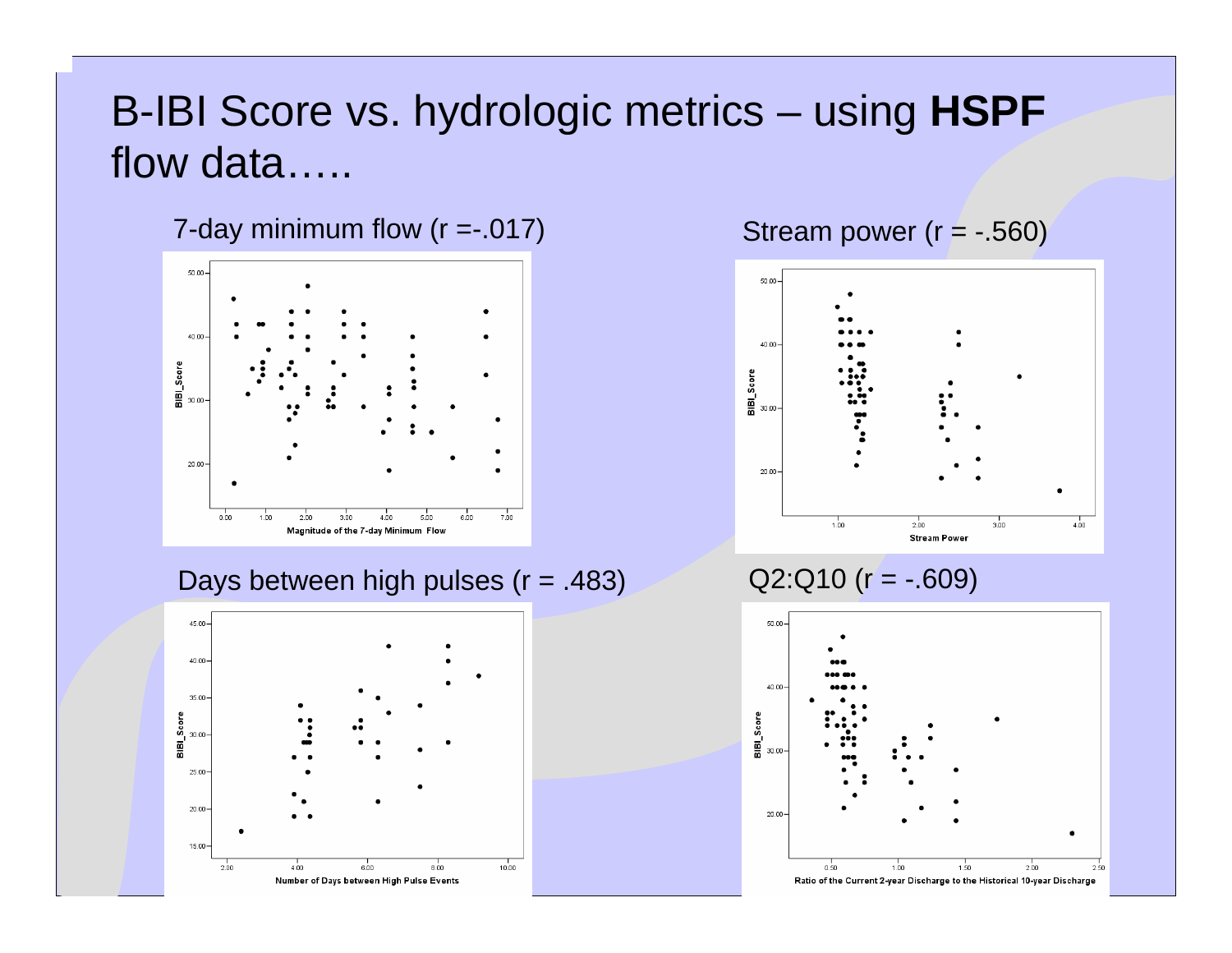### **Measures of general biological condition vs. flow metrics….**

- B-IBI score correlated with several hydrologic metrics
- •Observed and simulated flow data result in similar patterns with B-IBI score
- Strongest correlations with B-IBI score:
	- **Hart Committee Stream power**
	- **Q2:Q10**
	- –**% time above 2-yr forested baseline**
	- **TQ Mean**
	- **Onset of fall flows**
	- –**High and low pulse metrics**
	- **Rise count**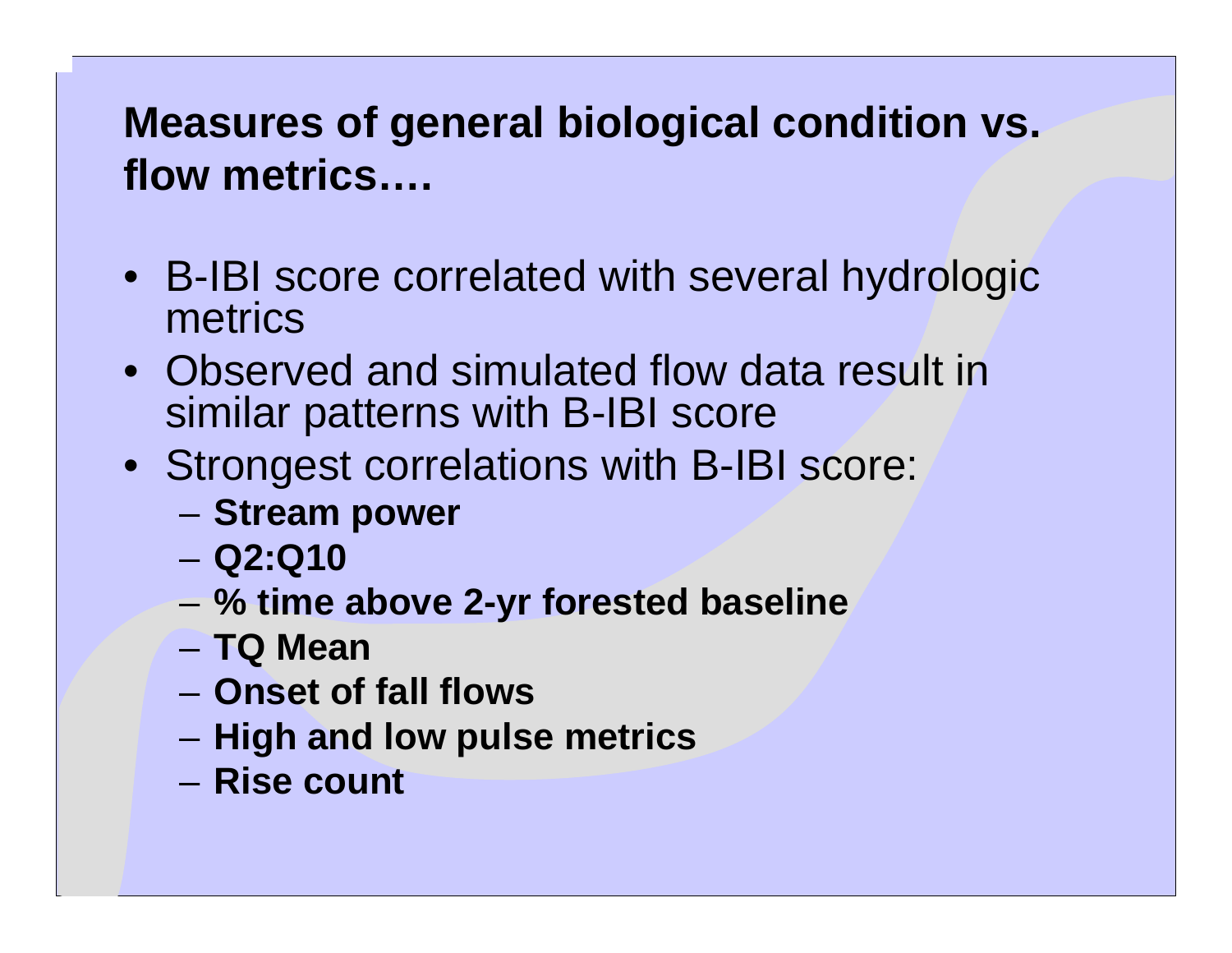### **Do local land cover and flow metrics explain patterns?**

% Baetids vs. days between low pulses – all sites

> 100.00 11 % of All Ephemeroptera Individuals that are Baetids 1014 80.00 2233 $60.00$ 13 17 $40.00$  $20.00$  $0.00$ 10.00 20.00 30.00 40.00 Number of Days between Low Pulse Events

Longer period between low pulses & high proportion of **Baetids** 

% Baetids vs. days between low pulses – sites with >50% local forest cover are labeled with % forest cover; sites with <25% forest cover excluded



Lower limit to cloud of points set by hydrology? Proportion of non-Baetids limited by time between low pulses?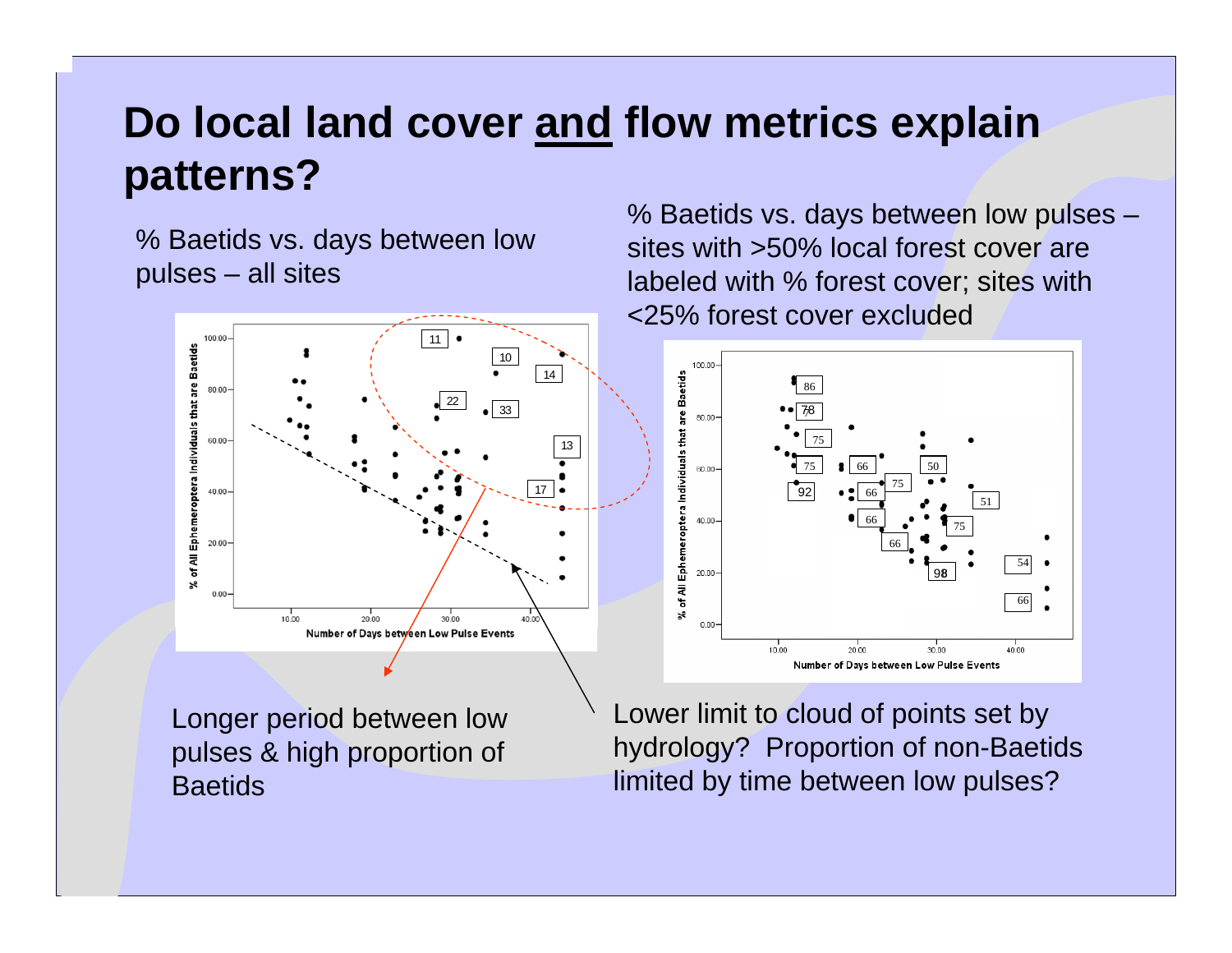## Baetids:

- **% Baetids – positive correlation with:** 
	- Stream power
- **% Baetids – negative correlation with: Harry Committee** – Days between low pulses

If increased stream power & more frequent low pulses constitute disturbance, then Baetids are more dominant with increased flow disturbance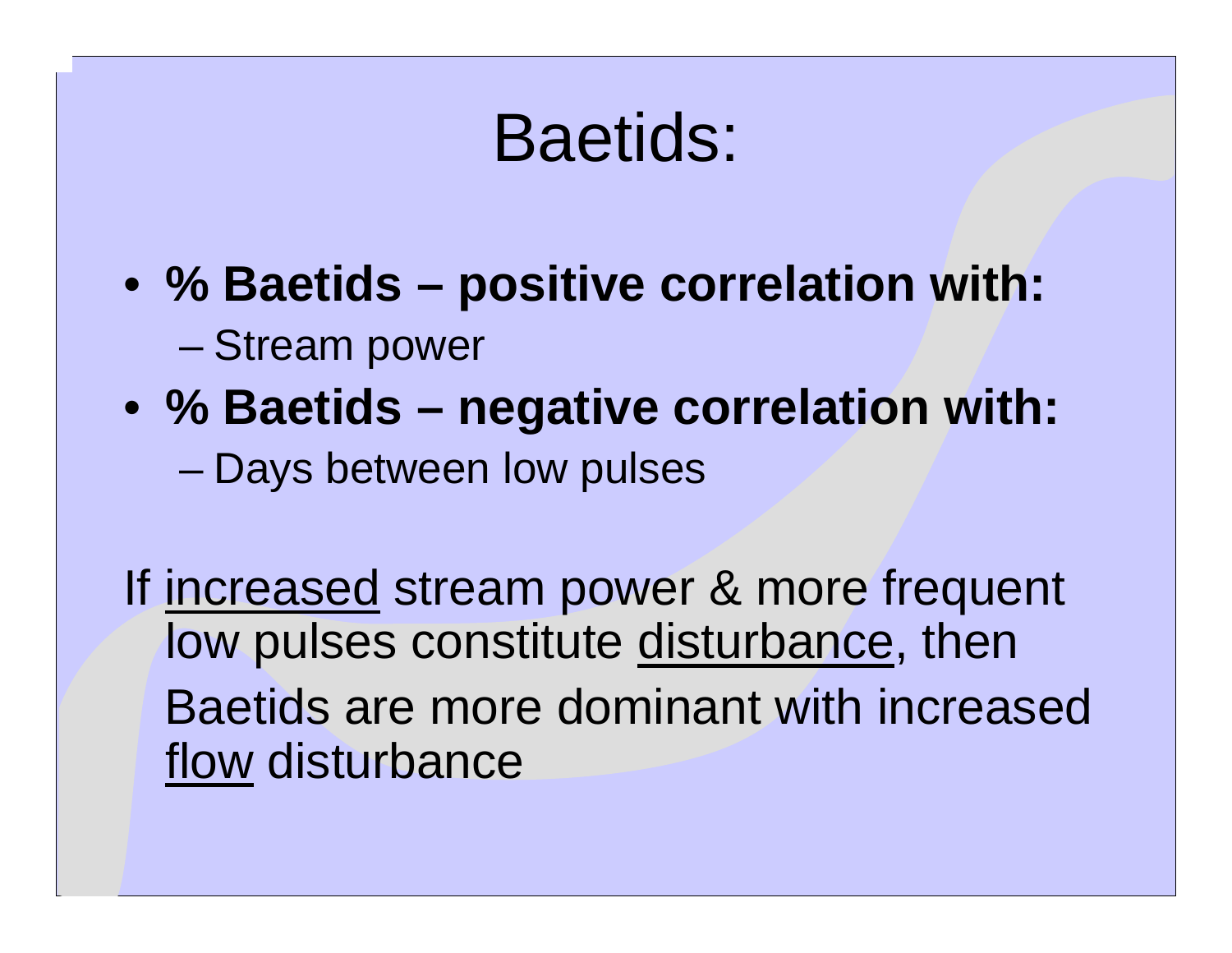# Discriminant Function Analysis

- Analogous to multiple regression with categorical dependent variable
- Categorize sites into four groups by B-IBI score  $(4 = 'best'; 1 = 'very poor')$
- Do combinations of flow metrics discriminate among B-IBI 'groups'?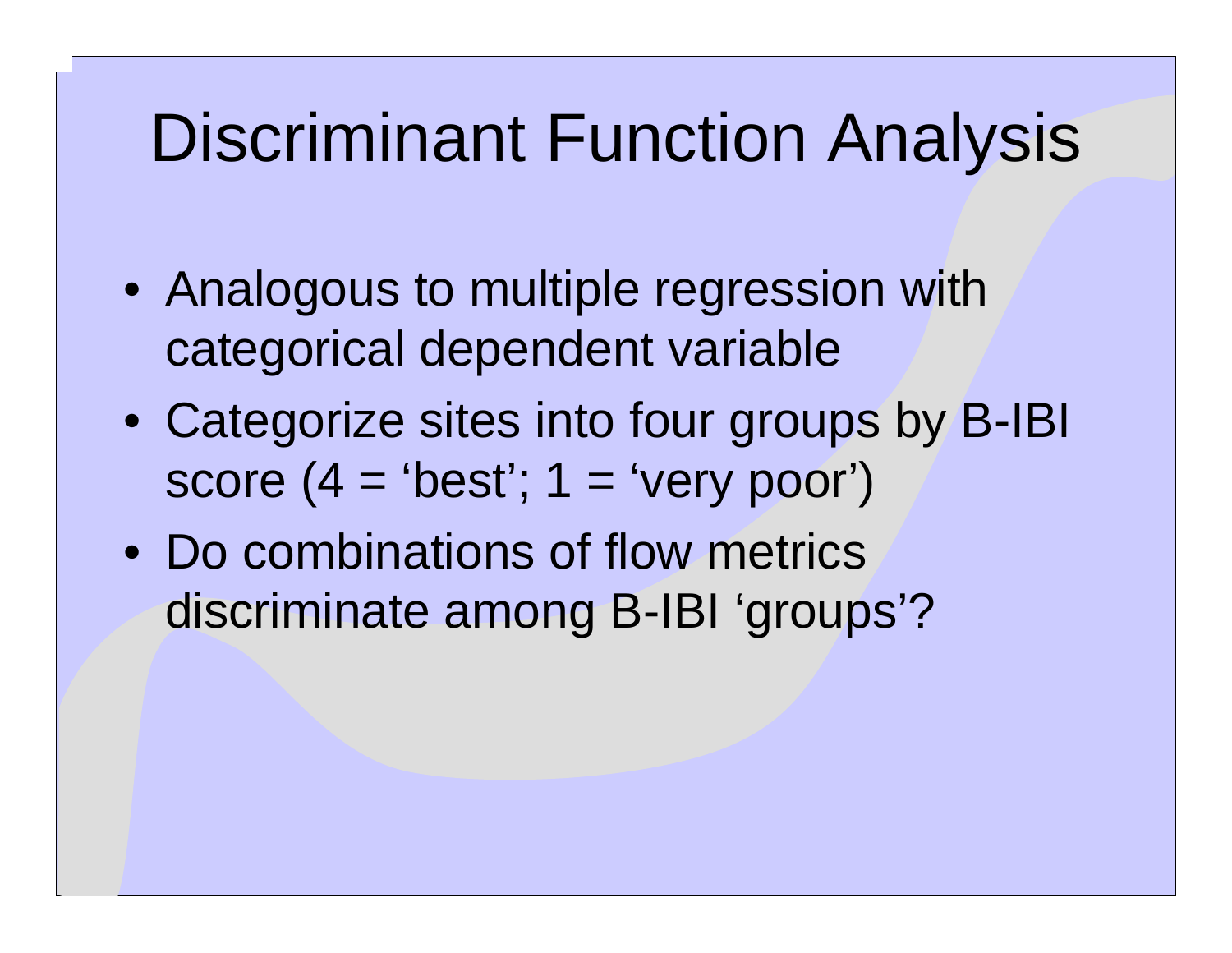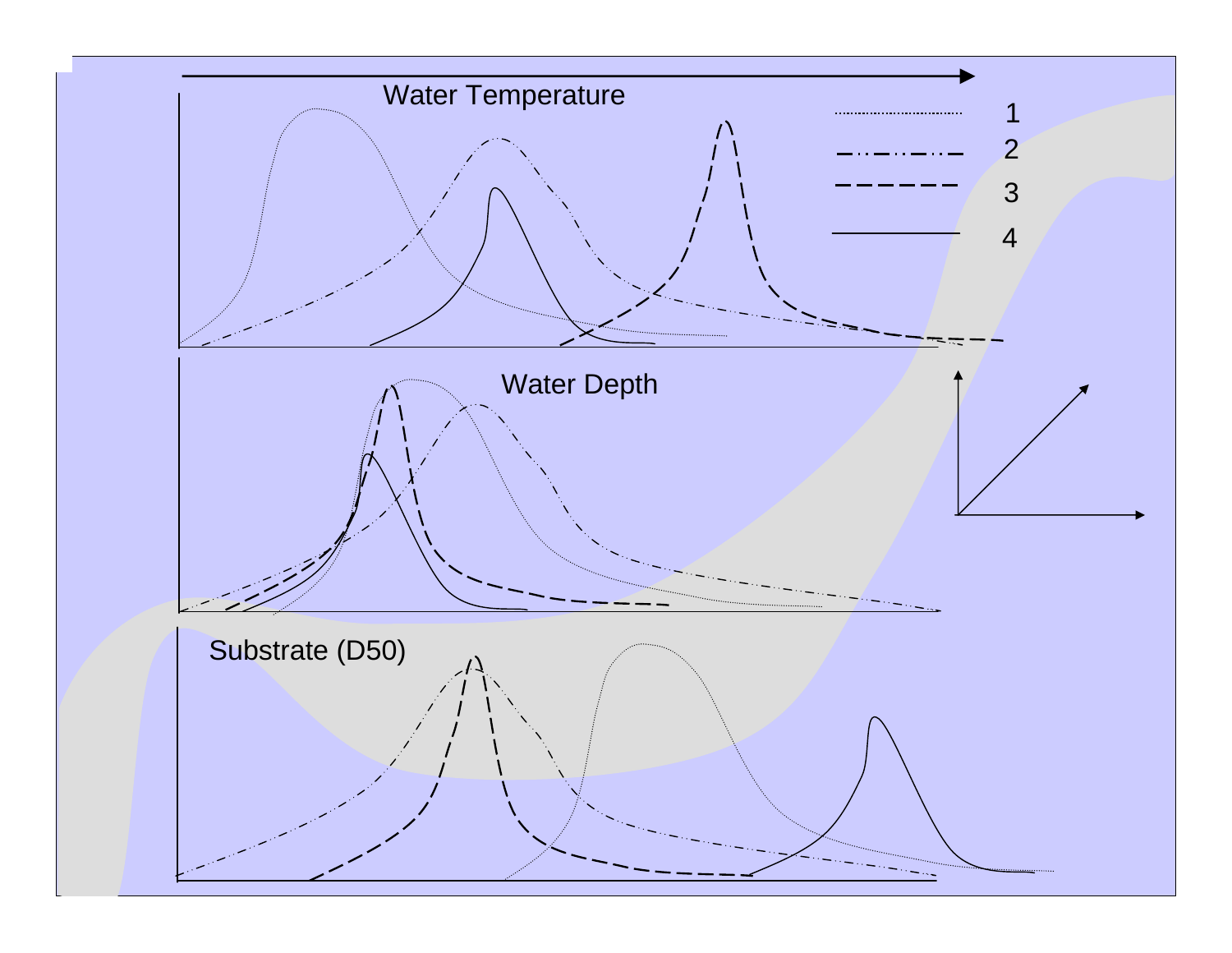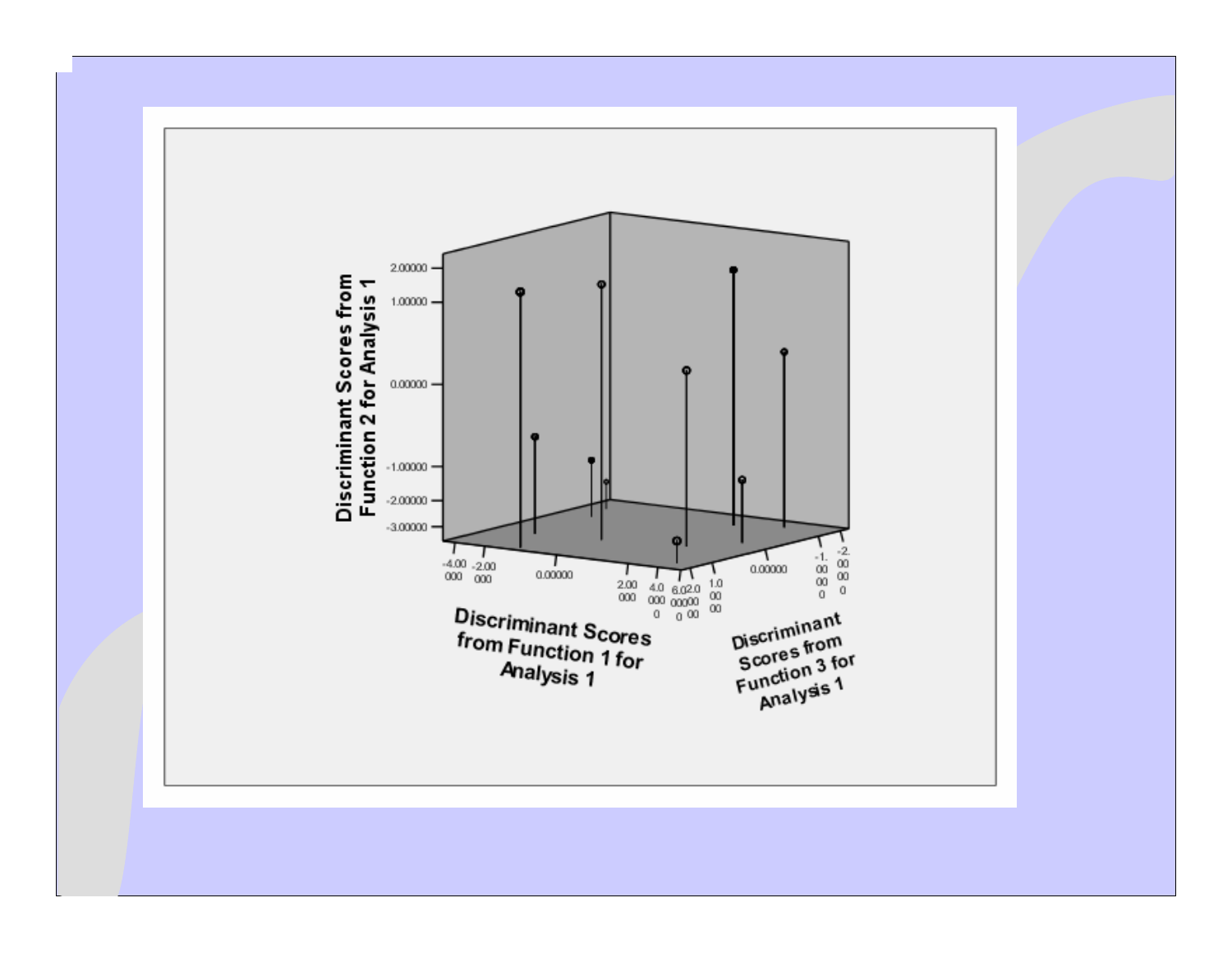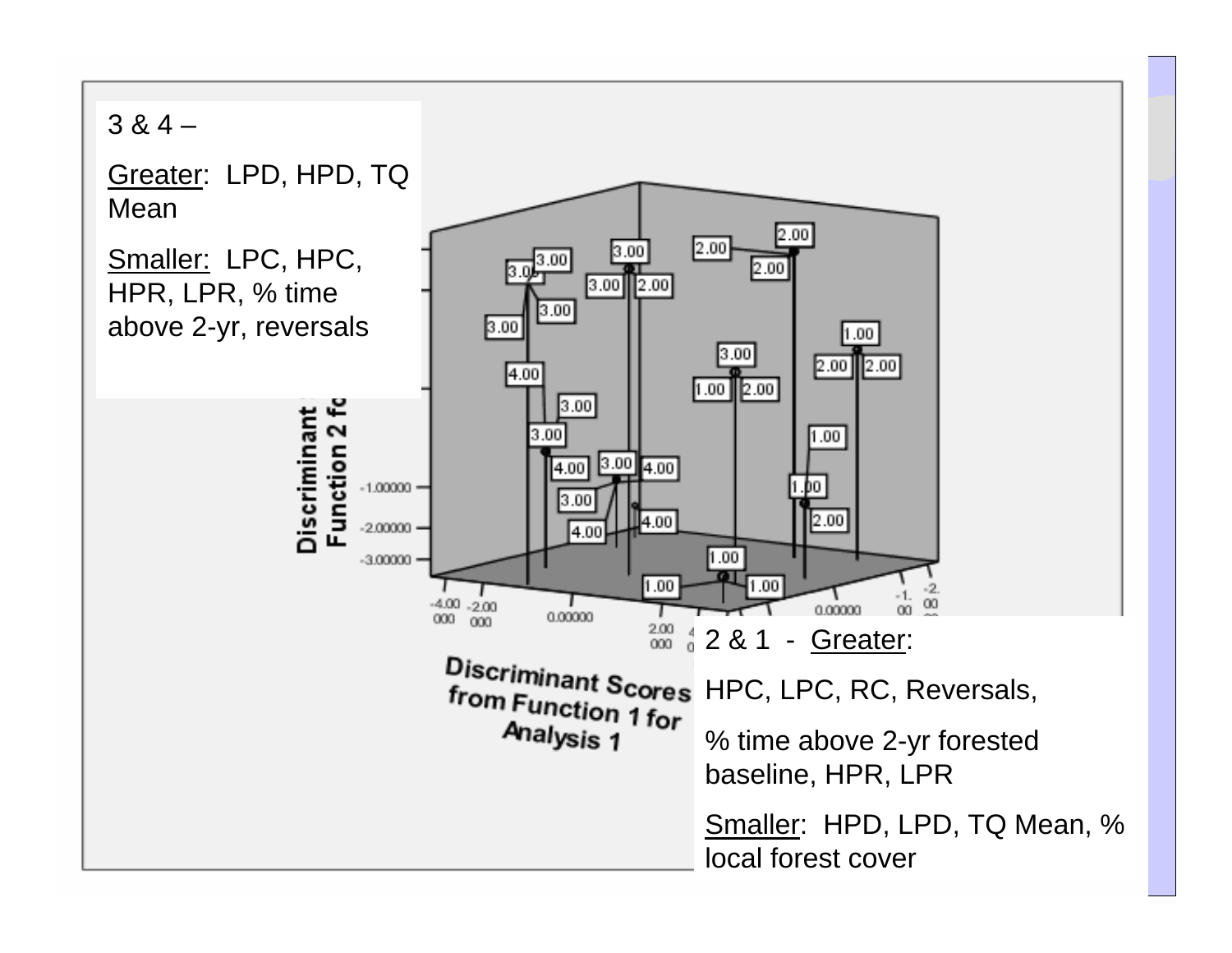# Three Predictions

- BIBI score **negatively** correlated with measures of flow alteration
- Clingers/Baetids **positively** correlated with some measures of flow 'disturbance'
- Taxa sensitive to or slow to recover (?) from disturbance **negatively** correlated with flow alteration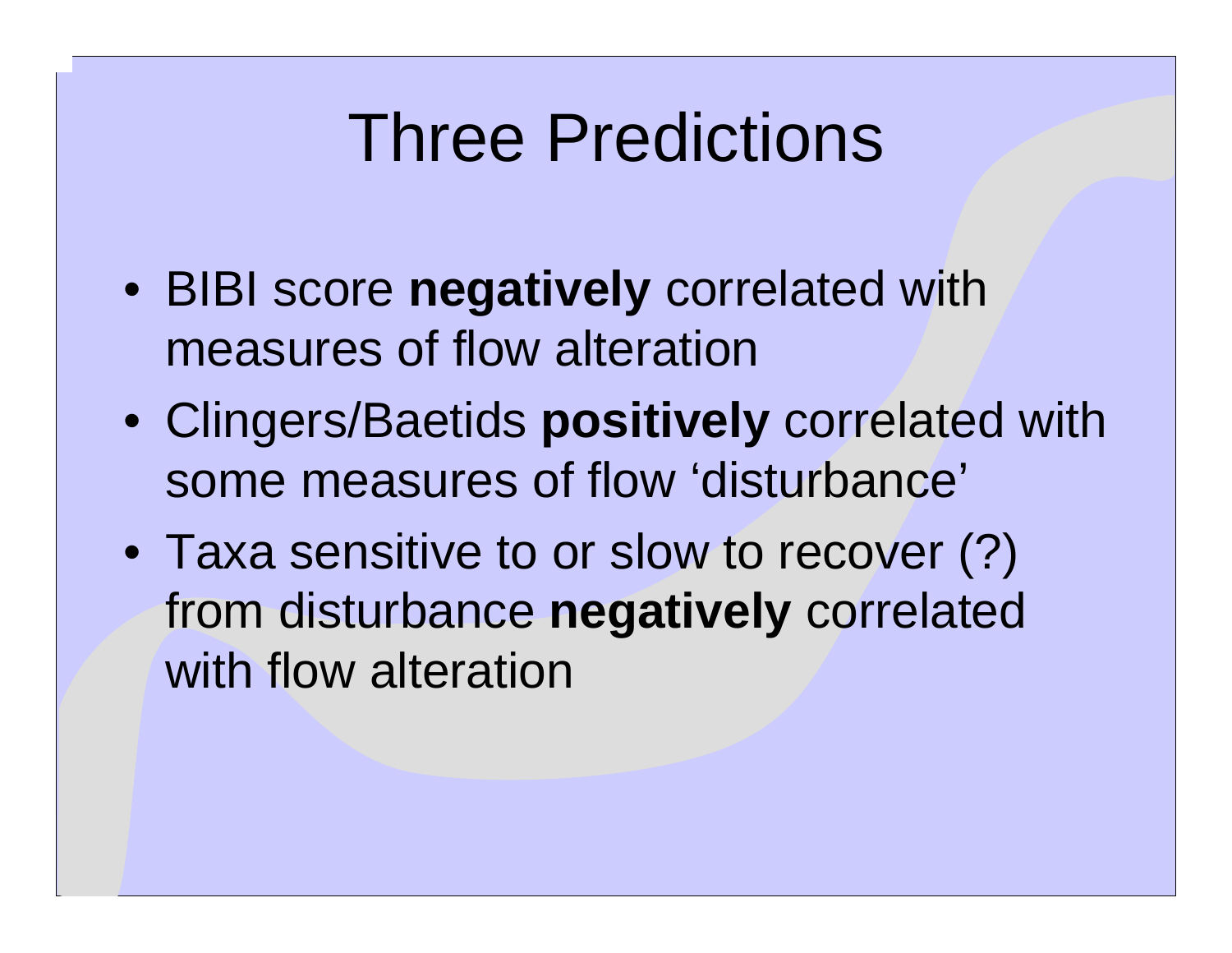# **Conclusions**

- 1.Both observed and simulated flow data are useful
- 2. General condition (B-IBI score) and individual metrics are correlated with hydrology
- 3. Individual metrics are potential 'flow-diagnostic' metrics
- 4.. 'Best' and 'worst' sites biologically are characterized by differences in flow metric values
- 5. Combinations of hydrologic metrics separate sites grouped by biological similarity (B-IBI score groups)
- 6. Combinations of hydrologic metrics, with local forest cover, explain much of the variation among these biological groups
- 7. Local forest cover explains small amount of variation relative to flow metrics
- 8. Correlations are strongest for metrics of flow 'disturbance regime'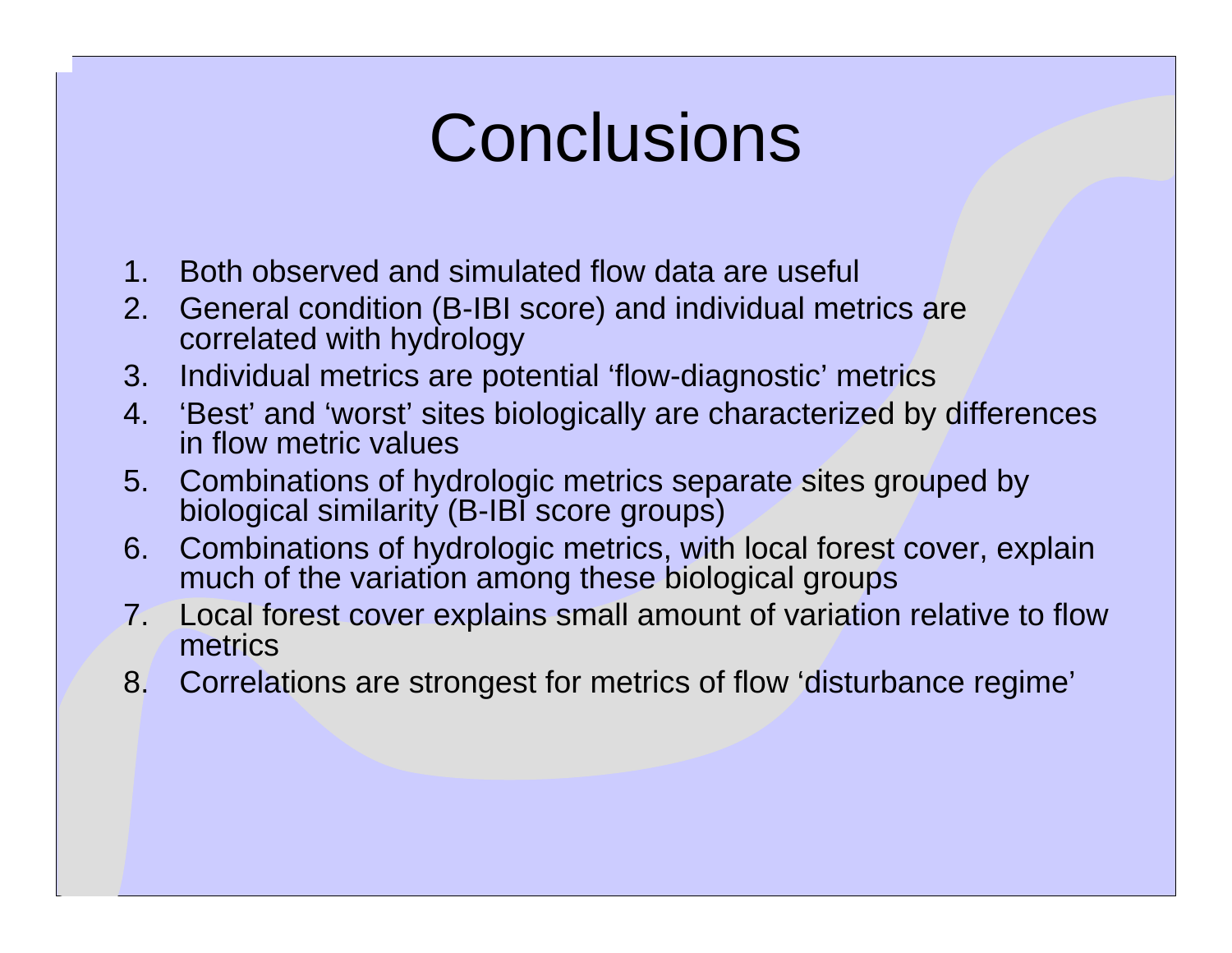# Next Steps

- Develop management guidance
- Identify steps in development of streams flow assessment method based on indicators
- Validate these results with separate data set?
- Explore trends over time in matched biohydro data sets (possible post 2005?; 1994-2005 period)?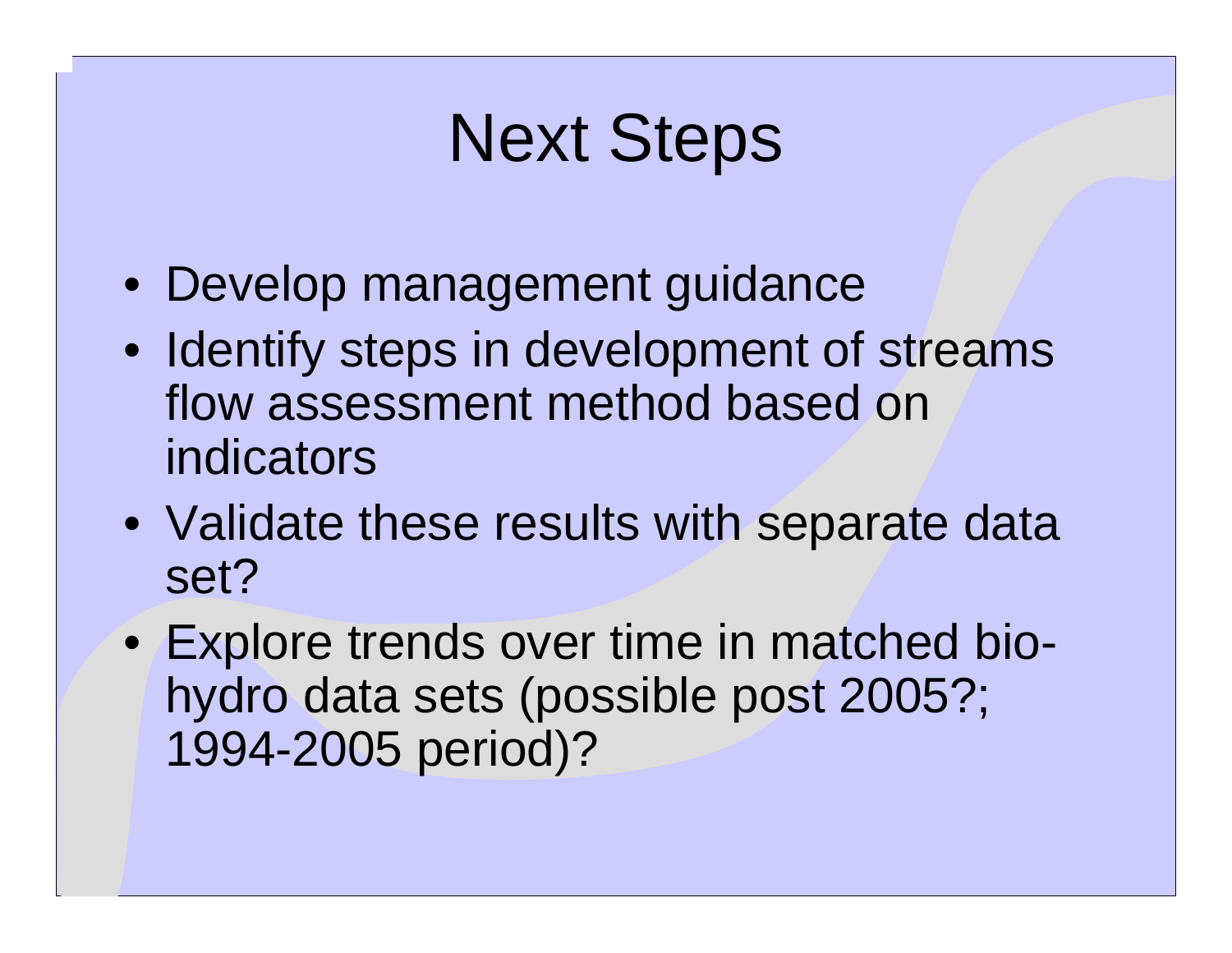# Science Review Team Feedback on Streams Analysis

- Patterns clear enough to warrant further exploration & development
- Useful lessons learned about pitfalls and potential for elucidating flow-biology relationships
- •Further evaluation/documentation of when use of HSPF data are appropriate
- Work should be widely disseminated KC experience can benefit and inform others